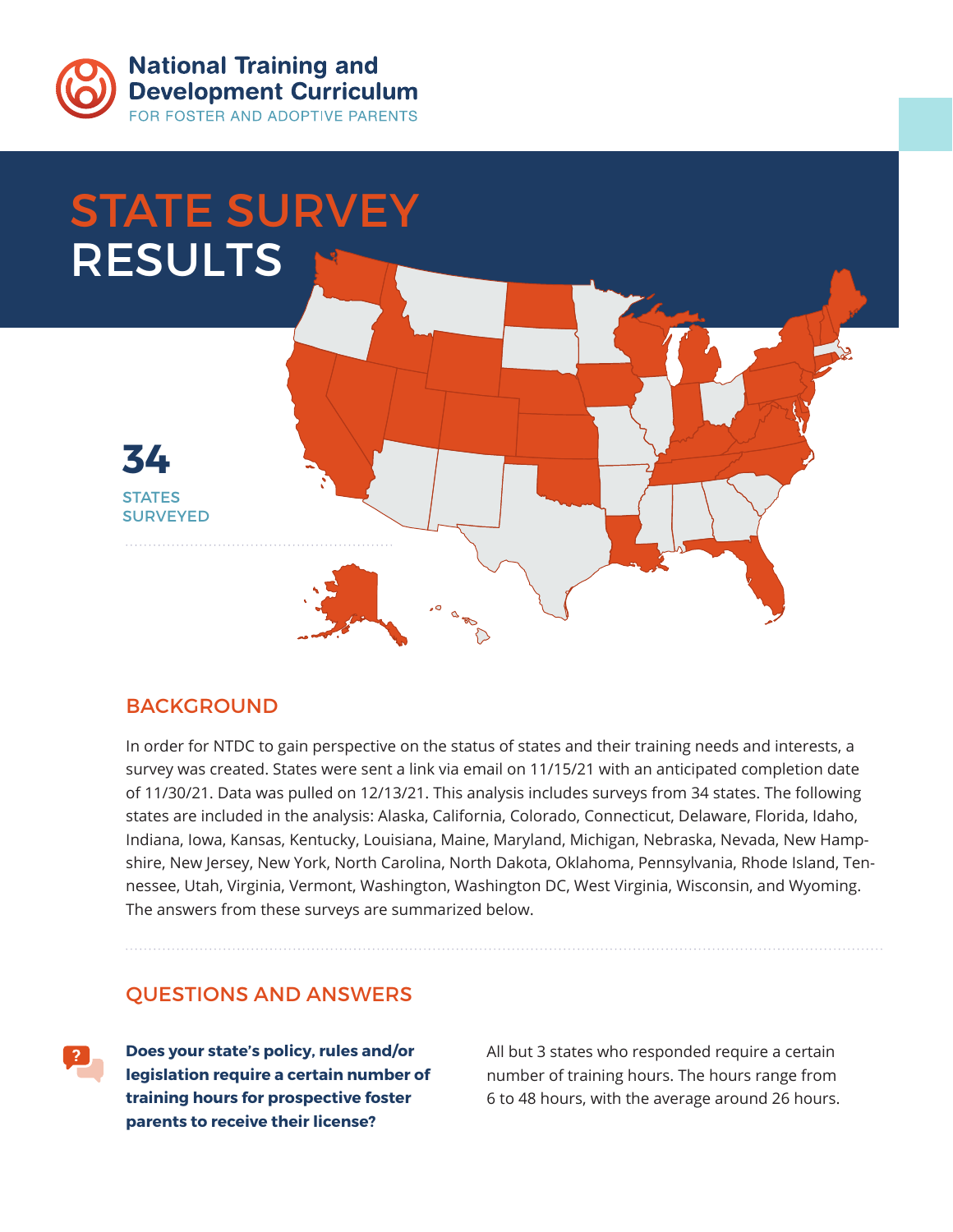**Does your state currently offer a specific training curriculum for prospective foster parents?**

States could choose between four answer options: PATH, MAPP/MAPP-TIPS, PRIDE, and Other.

- **» 19 offer Other**
- **» 7 offer PRIDE**
- **» 7 offer MAPP/MAPP TIPS**
- **» 1 offers PATH**

If a state answered other, the most common responses included a curriculum developed by the state.

**Of the hours provided, approximately what percent of the training is devoted to the review of child welfare laws, policy, and procedure (versus parenting strategies, child development, theoretical frameworks, Trauma, etc.)?**

States could choose between four answer choices: 0 to 25%, 25% to 50%, 50% to 75%, and 75% to 100%. The responses were as follows:

- **» 0 to 25% 24 responses**
- **» 25% to 50% 9 responses**
- **» 50% to 75% 1 response**
- **» 75% to 100% 0 responses**

**What entity(s) delivers training to prospective foster and adoptive parents in your state?**

11 states have a state or county agency staff/independent contractor deliver their training to prospective foster and adoptive parents, 10 states have a mixture of the options or other, 8 states have private nonprofits that are contracted by the state/county deliver training, and 5 states use local universities to deliver training.

**How is your state currently delivering training to prospective foster and adoptive parents?**

Currently, most states (12) are delivering their training to prospective foster and adoptive parents through all remote live learning (virtual classroom with a facilitator) cohorts. This was followed by 9 states conducting their training through in-person and remote live or self-directed online cohorts. 8 states recorded their current training delivery as other, while 5 states train cohorts in-person, remote live learning or self-directed online, and hybrid. No states are currently delivering training to prospective foster and adoptive parents all in-person (face-to-face).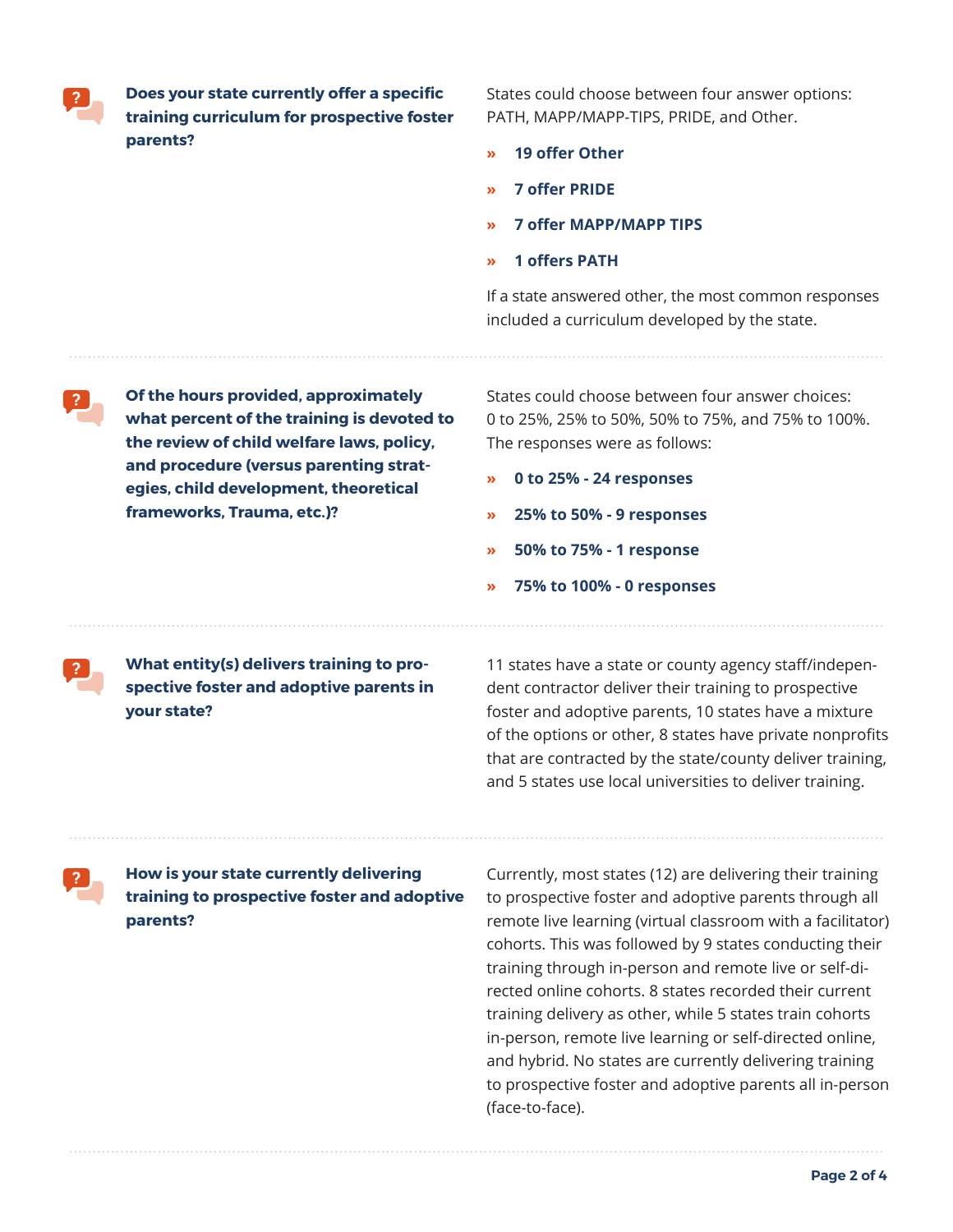**How did your state provide training to prospective foster and adoptive parents prior to March 1, 2020?**

Prior to the start of the pandemic, a majority of states (18) provided their training to prospective foster and adoptive parents all in-person (face-to-face). This was followed by 6 states choosing other, 4 states having some in-person and remote live learning or self-directed online cohorts, and then 2 states having some in-person, online live or self-directed, and hybrid cohorts.

**After the health crisis has passed, do you anticipate making changes to how you are currently delivering training?**

22 states anticipated making changes to how they are currently delivering training. 10 states are unsure if they will make changes and 2 states will not make changes to the delivery of training once the health crisis has passed.

For the 22 states that anticipate making changes to the delivery of training, the most frequently cited changes were delivering more in-person trainings, continue with online and in-person training options, and exploring hybrid models of delivery.

**If you are currently conducting training remotely, does your state plan to go back to face-to-face training full-time in 2021? In 2022?**

For 2021, the overwhelming majority of states (22) are not planning to go back to face-to-face training full time.

Of the 30 states that gave responses for going back to face-to-face training full-time in 2022, 17 states were not sure, 9 said no, and 4 said yes.

**If currently conducting training remotely, what platform is your state using?**

Zoom was the most frequently cited platform used for remote training. The second highest response to this question was other. Answers included for other were a combination of Zoom, WebEX, and Microsoft Teams, all the above, Google (Meet or Hangouts), Canvas, and Moodle.

**If currently conducting training remotely, what barriers have you encountered (check all that apply)?**

The most frequently cited barrier for training remotely was technology issues for the participants, followed by lack of engagement with participants, and then difficulty adapting in-person content to work well remotely.